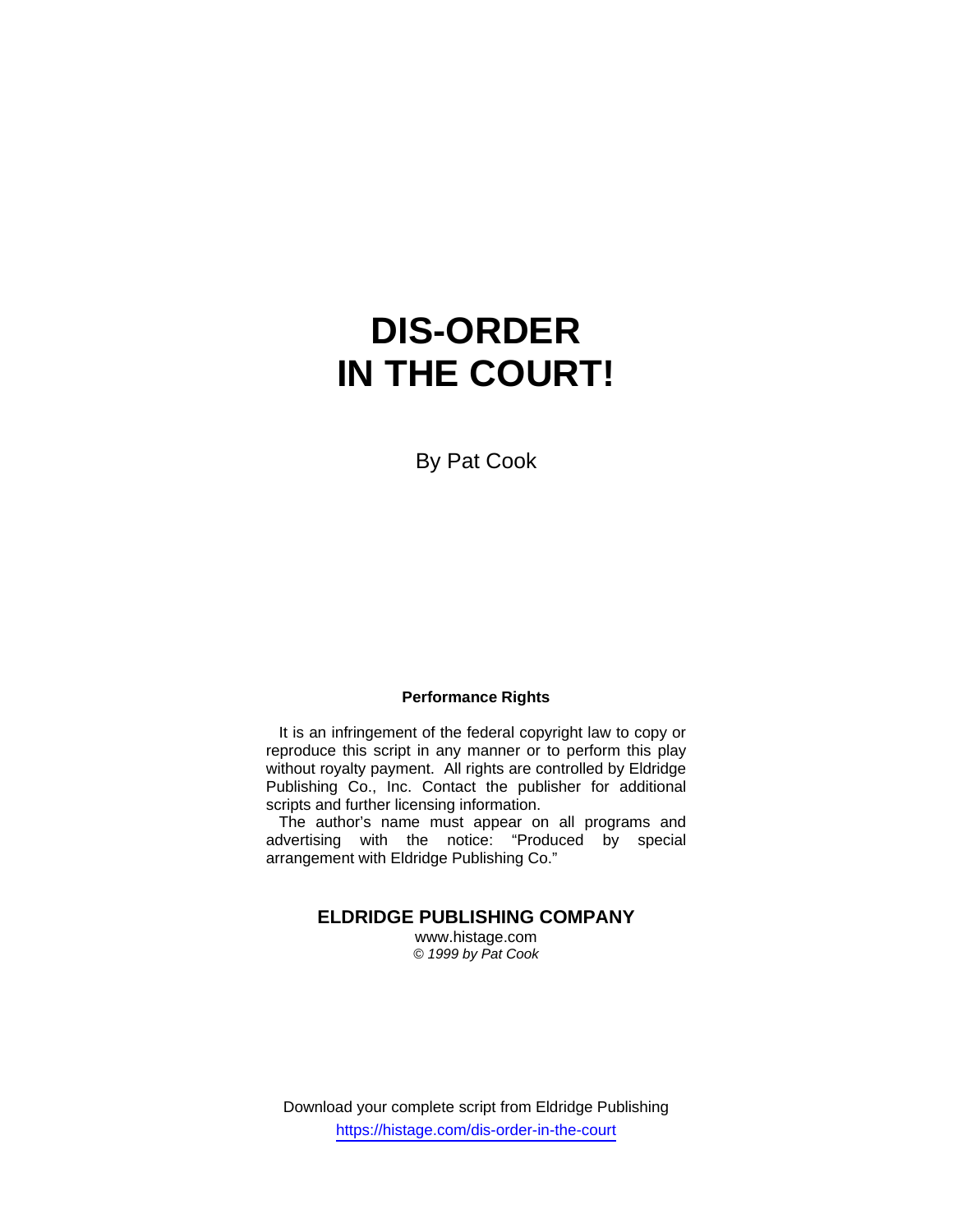## **STORY OF THE PLAY**

 First came Judge Wapner. Then Judge Judy. Now comes Judge Clapham. But his court is a little more, shall we say, colorful than most. People come to court to bring announcements of car washes, to hold quilting bees and to drop off their mortgage payments. "Next week, I'm taking in washing!" he yells.

 And what starts out as just another lazy day suddenly changes when shyster lawyer E. Z. Miles has the Judge marry two people madly in love...only to find out later that the groom is on trial for embezzlement and the only witness against him is his new bride. "A wife cannot testify against her husband, right, Judge?" Miles taunts, setting the stage for a fast and furious farce, complete with a golf-playing preacher, inept court officers, bumbling assistant district attorney, teenage reporter and a clown with a gun.

 Is it any wonder Titus carries a bag of rocks around with him? "I should've taken over my dad's embalming service," he moans. This chicken-fried play is guilty of laughs in the first degree!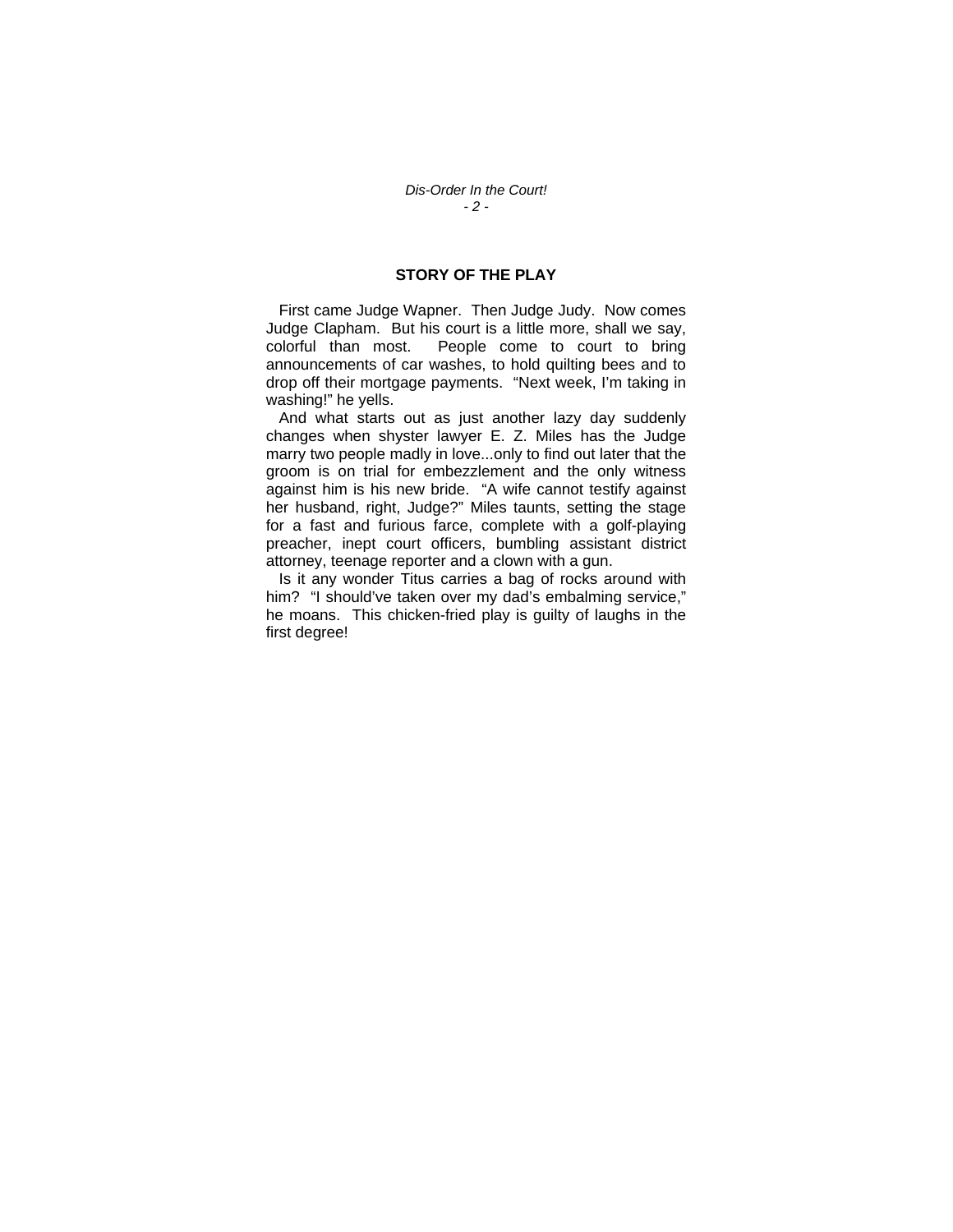*Dis-Order In the Court! - 3 -* 

# **CAST OF CHARACTERS**

*(7 m, 6 w, extras)* 

**JUDGE TITUS CLAPHAM:** A quarrelsome man in his late 60s. **JUNIOR PITT:** A rather large court bailiff, around 30. **CAROLINA MOON:** Court stenographer, in her 40s. **REVEREND LEON WRIGHT:** A golf-playing preacher. **BOBBIE SUE CLAPHAM:** Titus' teenage granddaughter and school reporter. **LYDIA ROTHSCHILDE:** A sweet lady, around 60. **E. Z. MILES:** A shyster lawyer. **LEROY DANGERFIELD:** A rather dense crook. **SHEILA PONTOON:** A marriage-crazy woman, a bit dim. **WALLACE SOPWORTH:** A new, naïve assistant district attorney. **DARLA CLAPHAM:** Titus' other granddaughter, around 20. **HARVEY PANGBORNE:** Darla's fiancé, a real clown.

**MARGE THROMBECKER:** A county bigwig, around 35. **EXTRAS:** As courtoom spectators in Scene 1.

**TIME:** The present.

**PLACE:** A court in the deep South.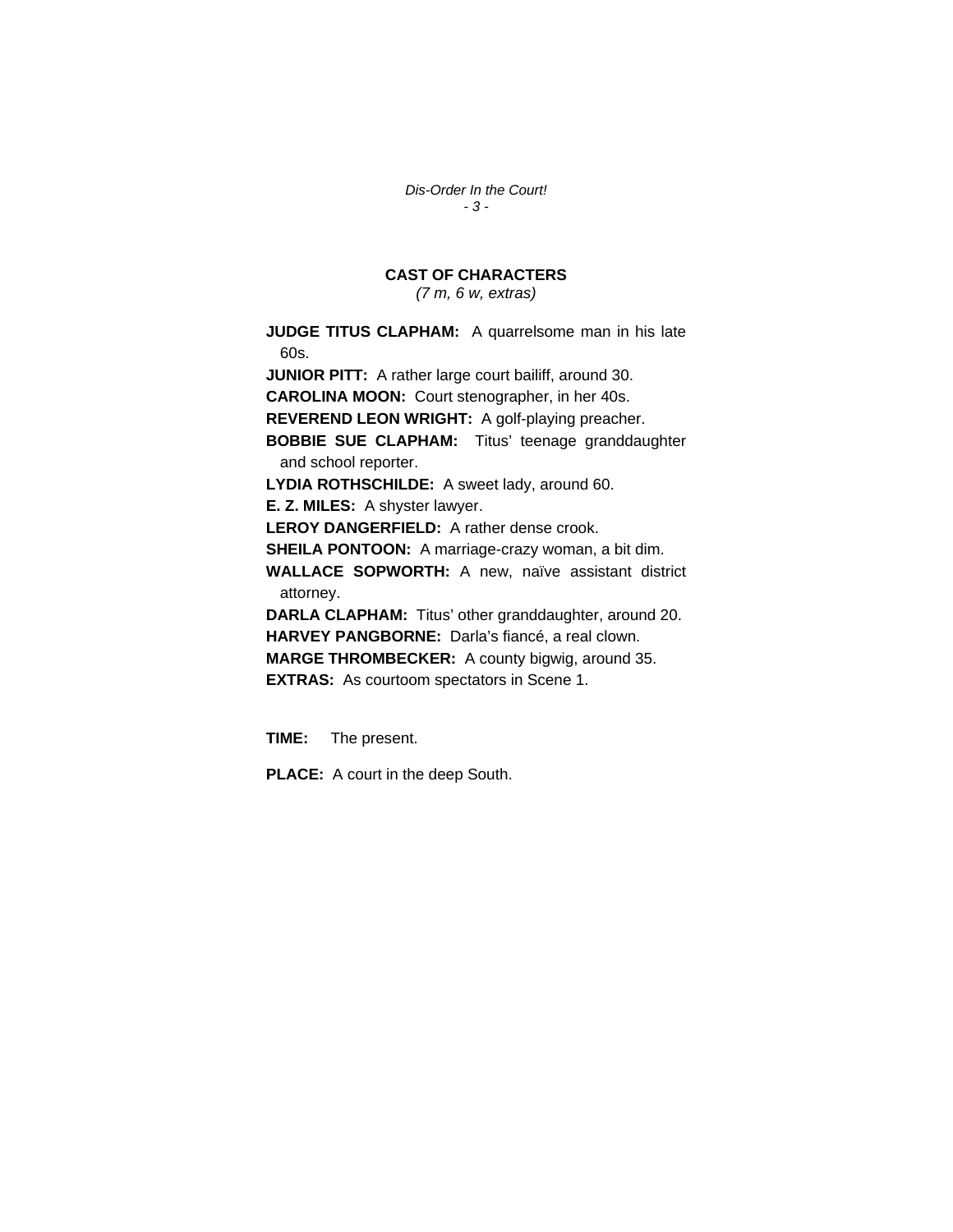*Dis-Order In the Court! - 4 -* 

### **SETTING**

 The setting for this farce in jurisprudence is the courtroom of the Honorable Judge Titus Clapham. His Honor's bench occupies the SR side of the stage, DS of which sits the witness booth. The bench is flanked by two doors. The first door, DSR leads into his chambers; the second door, USR leads into the bailiff's chambers. A third door, located on the UPS wall, leads to the outside hall; and the fourth door, DSL, is located near the spectator section. There are two small tables with accompanying chairs for the opposing attorneys located CS, facing the bench.

#### **PROPS**

PRE-SET: Small canvas bag of rocks, gavel, small black book at Judge's bench; trash can near bench.

LEON: Bible, loud golf clothes, golf clubs.

CAROLINA: Judge's robes, notepad, purse containing a very colorful tie and rice, kite.

TITUS: Sheets of paper.

JUNIOR: Notes, handkerchief, watch, official book, holster. LYDIA: Purse, envelope.

BOBBIE SUE: Notepad and pen, large brown sack full of sandwiches, etc., list, document.

MILES: Briefcase, marriage license, ring, watch, business cards.

WALLACE: Briefcase, file folder, sheaf of paper.

HARVEY: Complete clown costume with oversized shoes, rubber rat, starter gun, ring.

MARGE: Piece of paper.

SHIELA: Purse containing ledger books.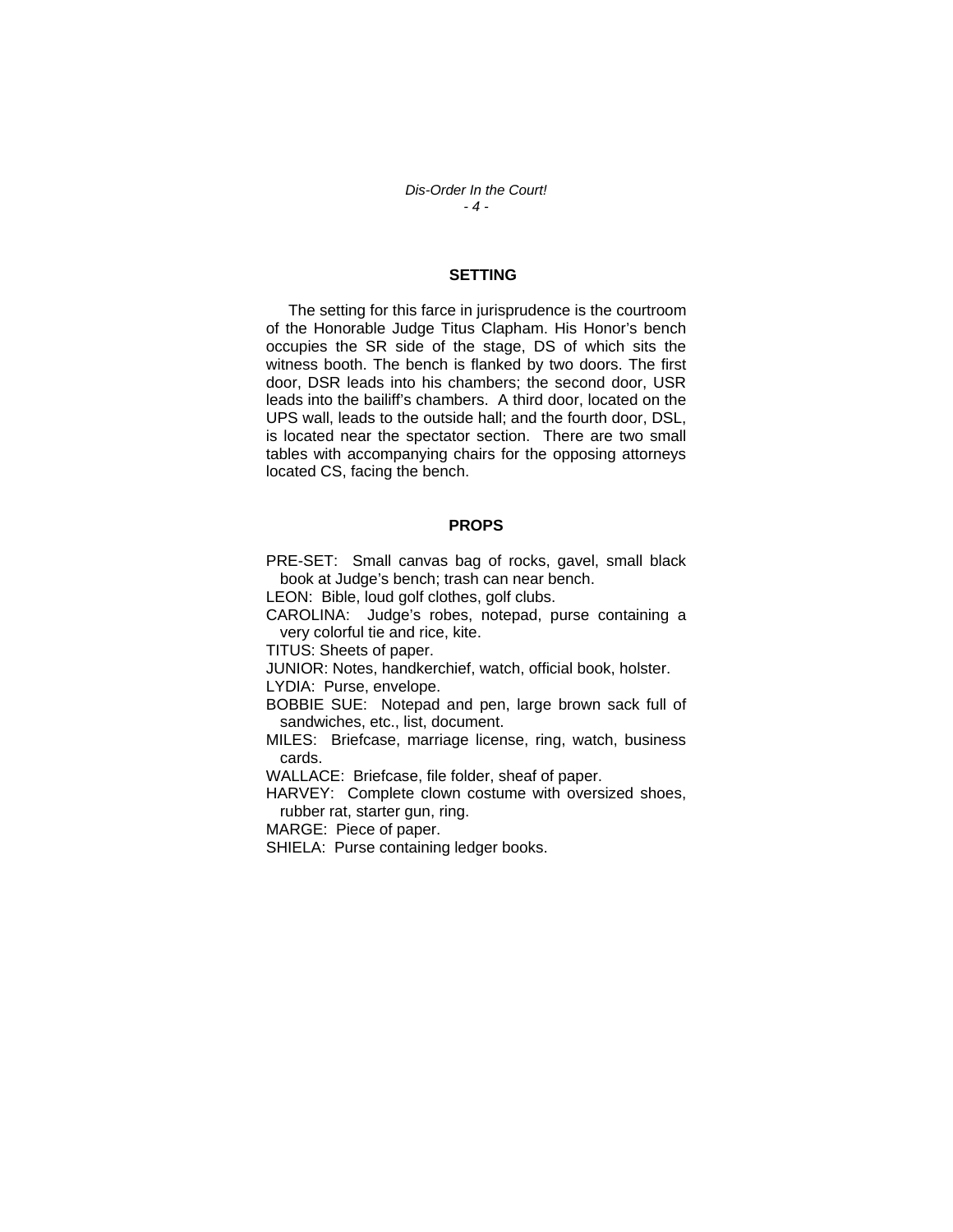### **ACT I**

*(AT RISE: LIGHTS come up DSL, where TITUS sits quietly in a chair, looking out. He is dressed in a plain shirt and black pants. JUNIOR is standing near him and is looking at his watch. REV. LEON WRIGHT is kneeling near Titus and looking up at him.)* 

LEON: *(Reading from the Bible.)* "And yea, though I walk through the valley of the shadow of death I will fear no evil. Thy rod and thy staff will comfort me. And surely…" *(HE closes his Bible.)* Well, you know how the rest of it goes. *(HE stands.)* 

TITUS: Don't I get the whole service, Reverend?

LEON: Well, I'd like to, but...hey, we're outta time. My teeoff time at the country club is in an hour.

TITUS: Sorry if I stalled you some. *(HE rises and looks at JUNIOR.)* No word from the authorities, then?

JUNIOR: Naw.

TITUS: I was afraid a'that.

JUNIOR: 'Course the phones is out again.

TITUS: You could go down to the filling station, I'll give you a quarter.

JUNIOR: *(Appalled.)* It's thirty-five cents now.

TITUS: *(To LEON.)* You got a dime?

LEON: What's the point?

TITUS: Brother, the milk of human kindness has sure soured around here. *(LEON starts to speak.)* I know, I know, your tee-off time.

LEON: And I jist got a new putter, too.

TITUS: I am so happy for you.

LEON: Come on, Titus. Time to go.

TITUS: Well? I ain't got no regrets, if that's what you're waiting for! I knew what it meant when I got into this. Time to pay the piper.

LEON: Ooh, that's good! I gotta remember that for next time.

TITUS: Oh, let me make you a note.

JUNIOR: Well…let us go. *(HE exits USR.)*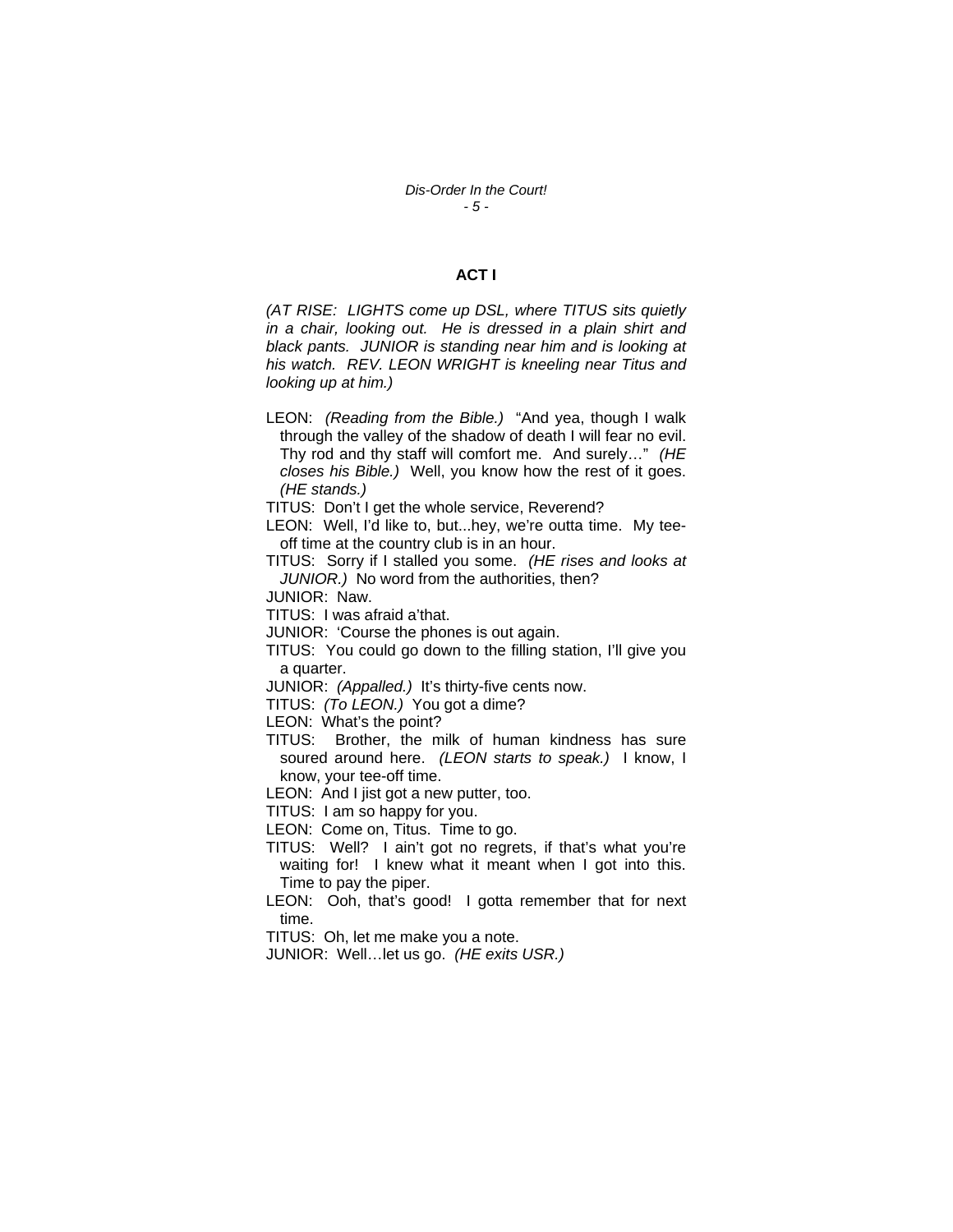*Dis-Order In the Court! - 6 -* 

TITUS: Time to walk that last mile. LEON: Good man. *(HE calls off.)* Carolina?

*(CAROLINA enters from SR holding TITUS' judges robes.)* 

CAROLINA: Right here.

*(SHE helps the JUDGE put his robes on and they exit SR. DS LIGHTS dim out. COURTROOM CAST, including LYDIA, BOBBIE SUE and any EXTRAS, enter and sit in spectators' section. AREA LIGHTS come up. JUNIOR enters through the USR door and walks into the courtroom.)* 

JUNIOR: *(In a loud nasal voice.)* Hear ye, hear ye! To all and sundry, be it known you are now in the court of the Honorable Judge Titus Clapham, and you will act accordingly as written in the charter of this state, county and township. Ever'body get up on your hind legs, why don't'cha.

*(EVERYONE in the courtroom rises as TITUS enters through the DSR door and moves behind his desk.)* 

- TITUS: Sit down, sit down, sit down, it's too hot. *(ALL sit. JUNIOR stands nearby and CAROLINA takes her place near the bench with her notepad.)* 'Sides, I got a headache, so watch it! *(HE sits.)* Now, for those of you who ain't been in my courtroom before, I got a few rules. First, and I don't want to have to say this again: nobody uses my bathroom! *(HE points to the DSR door.)* Second, since we is in the midst of a heat wave of epic proportions, all speeches will be short. Or subsequently shortened by me. I don't want nothing beginning with "Notwithstanding," "Hitherto" or the ever popular, "Let me read from the *Congressional Record*!" Which brings me to rule three; there will be no politicians allowed in the court.
- JUNIOR: Can you do that, Judge? *(Moves up behind bench.)*